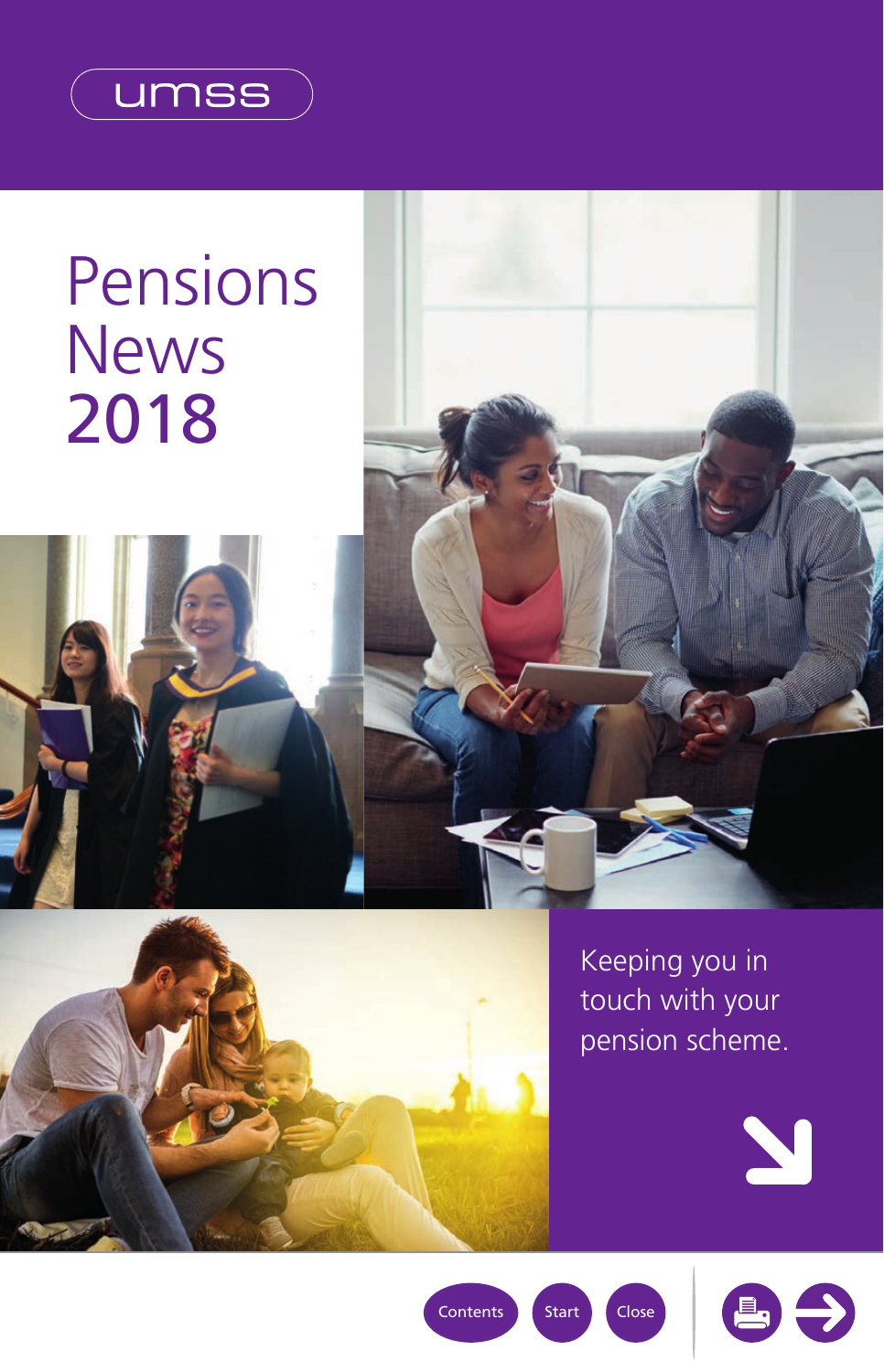<span id="page-1-0"></span>

## **CONTENTS**

The financials **[Pages 4-5](#page-2-0)**

Investments **[Pages 6-7](#page-3-0)**

Valuation update **[Pages 8-11](#page-4-0)**

What's new? **[Pages 12-13](#page-6-0)**

Who looks after UMSS?

**[Page 14](#page-7-0)**

Your Pensions Team and Keeping in touch **[Page 15](#page-8-0)**

## CHAIRMAN'S WELCOME

### Welcome to your 2018 edition of *Pensions News*.

This year we're able to update you on the latest actuarial valuation of the University of Manchester Superannuation Scheme (UMSS). It's an important three-yearly financial health check that tells us if UMSS can meet the cost of providing benefits to members in the future, and allows us to look at how we can make sure we achieve full funding.

The valuation showed that the costs for the University have risen sharply from those shown at the previous actuarial valuation in 2013. The University has agreed to meet these additional costs but is considering what other options there are for UMSS in the future. In the meantime, UMSS continues as normal.

## "In the next few weeks we are expecting to issue benefit statements for current contributing members."

Either we or the University will communicate further with you if changes are formally proposed by the University so please look out for this.

We hope you take time to read the valuation update [\(pages 8-11\)](#page-4-0) to understand more about this.

In addition, you'll find an update on the annual financials and investments o[n pages 4-7.](#page-2-0)

In the next few weeks we are expecting to issue benefit statements for current contributing members, which set out details of your own benefit entitlements that have been built up to 31 March 2018.

We've also included an update for you about the new General Data Protection Regulation (GDPR) as well as the ongoing concerns surrounding pension scams.

As always, we want you to know who is on the Trustee Board and who is part of the Pensions Team so meet us o[n pages 14 and 15.](#page-7-0)

Jon Ferns Chairman – UMSS Ltd



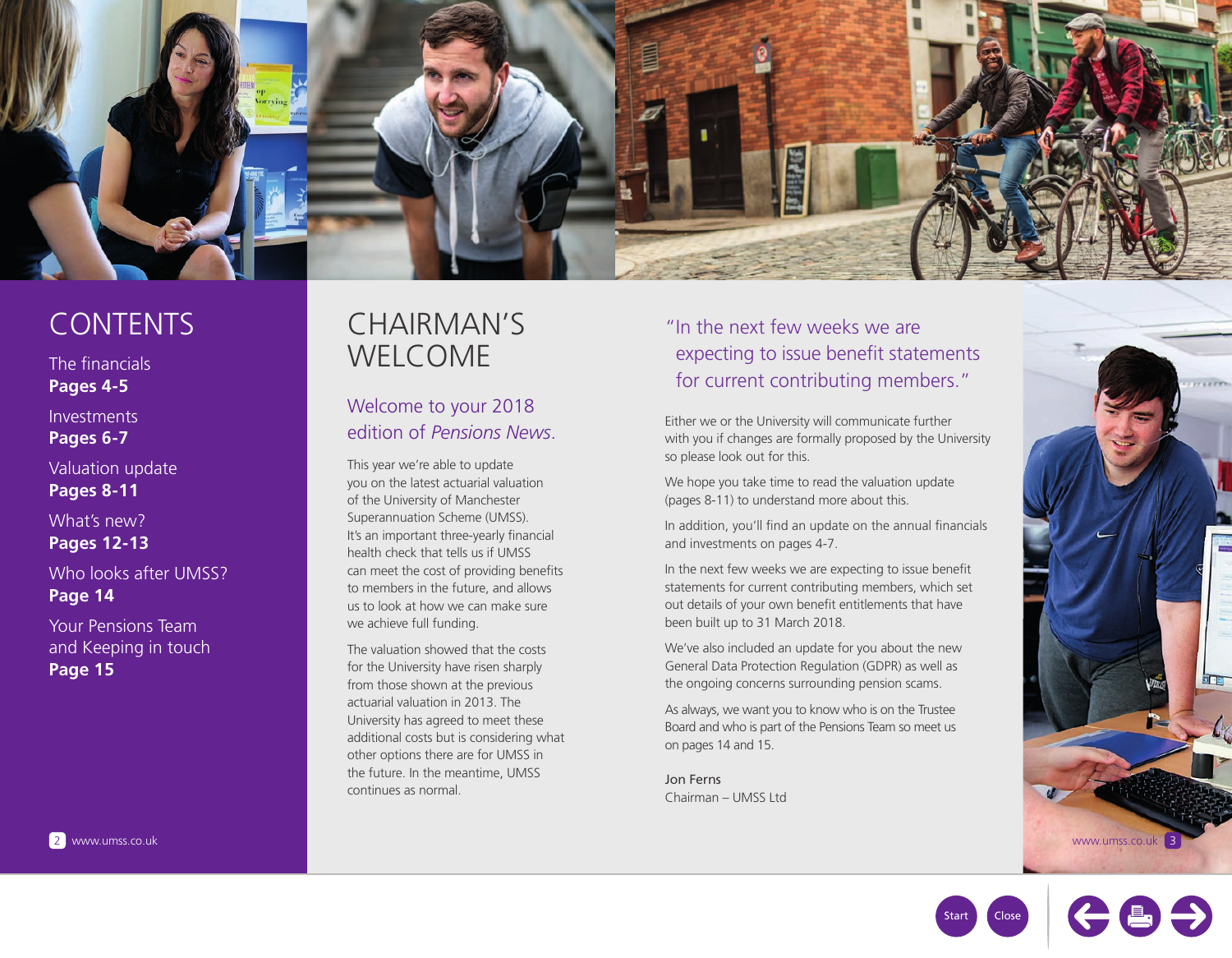## <span id="page-2-0"></span>THE FINANCIALS

## INCOME AND EXPENDITURE

### Membership

At 31 July 2017, UMSS had 8,677 members, compared with 8,328 members at 31 July 2016.



## Value of the fund



A summary of UMSS's income (money paid in) and expenditure (money paid out) is shown below.

### Summary (shown in £m)

Income



Expenditure

**£16.1 £16.9**

Net investment growth

**£43.1 £46.7**

Increase in fund value for the year

**£56.9 £52.8**

If you would like a copy of the full report and accounts, please visit **www.umss.co.uk/documents.html** or you can request a copy from the pensions team (details on the [back page\).](#page-8-0)



2017 2016

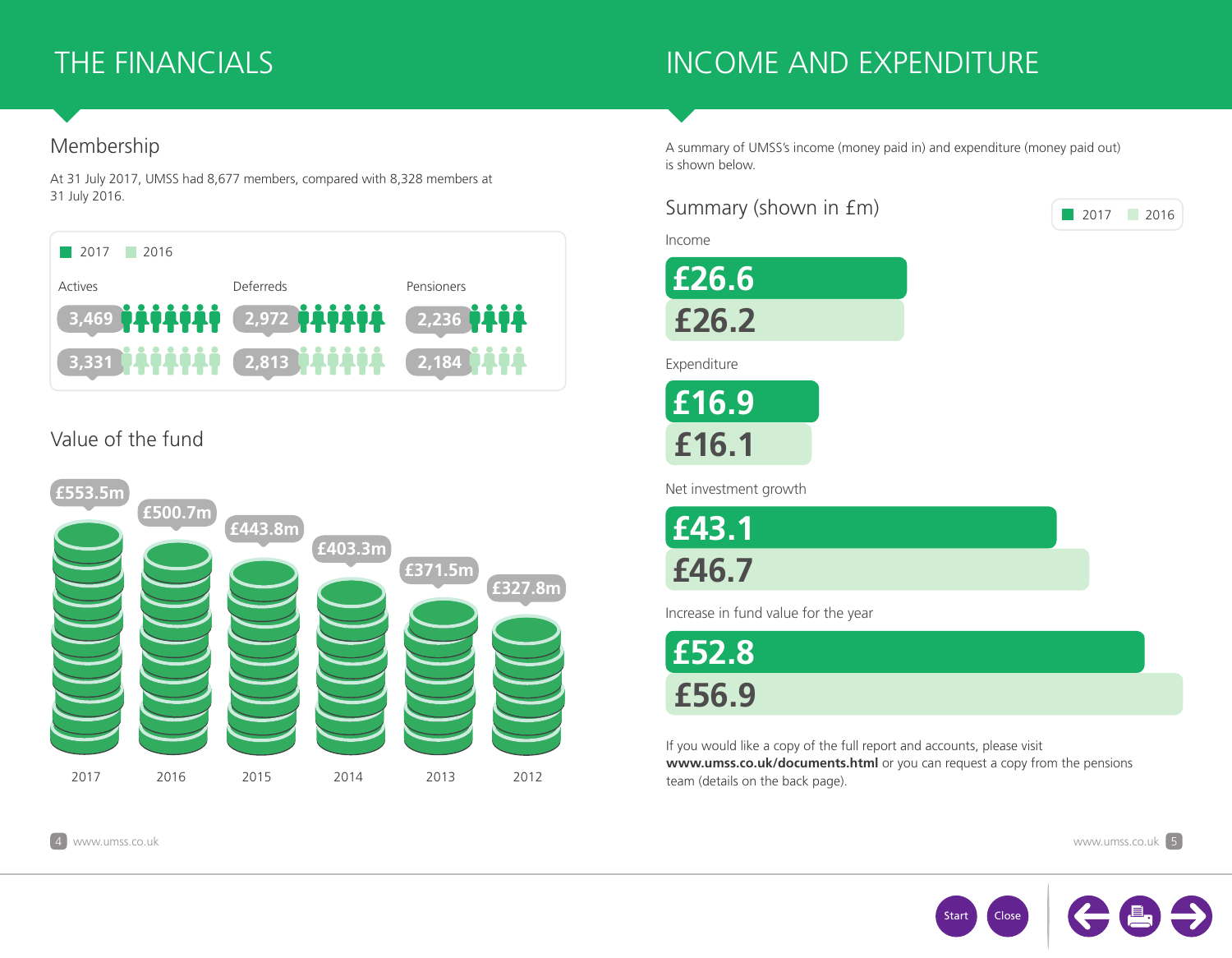## <span id="page-3-0"></span>INVESTMENTS

The Trustee has an investment strategy, which aims to make sure UMSS is well funded so there is sufficient money to pay members' benefits. The day-to-day management lies with the investment managers who are appointed to help meet the Trustee's objectives.

### Investment performance

The Trustee reviews the return of UMSS's investments on a quarterly basis and normally meets the managers at least annually.

The investment growth of the main investment portfolio (equities, bonds, LDI and cash) and the total assets (main portfolio plus other assets) over one, three and five years to 30 June 2017 is set out below:



#### **Sustainable investment**

The Trustee wants UMSS to invest in responsible companies when it comes to environmental, social and governance (ESG) issues as we believe they can have an impact on investment returns.

Our investment managers evaluate ESG, such as issues like the company's energy use; environmental impact; business relationships; working conditions; accounting methods and even political contributions.

#### **Equities**

Investments include equities, which means UMSS buys and owns shares in companies. As the share prices in those companies increase, so does the amount of money in UMSS. The value of shares can go down as well as up so it's important they manage the funds day-to-day.

See opposite for the top 10 equities and the value held in each.

### Top 10 equities

| <b>Holding</b>              | Value (£000s) |
|-----------------------------|---------------|
| <b>1.</b> Apple             | 3,866.9       |
| 2. Alphabet                 | 2,806.9       |
| 3. Microsoft                | 2,721.2       |
| 4. Facebook                 | 1,966.8       |
| 5. Amazon                   | 1,957.4       |
| <b>6.</b> Johnson & Johnson | 1,785.6       |
| <b>7.</b> Exxon Mobil       | 1,690.1       |
| 8. Berkshire Hathaway       | 1,680.3       |
| 9. JPMorgan Chase           | 1,623.0       |
| 10. Nestlé                  | 1,298.4       |
| Total                       | 21,396.6      |





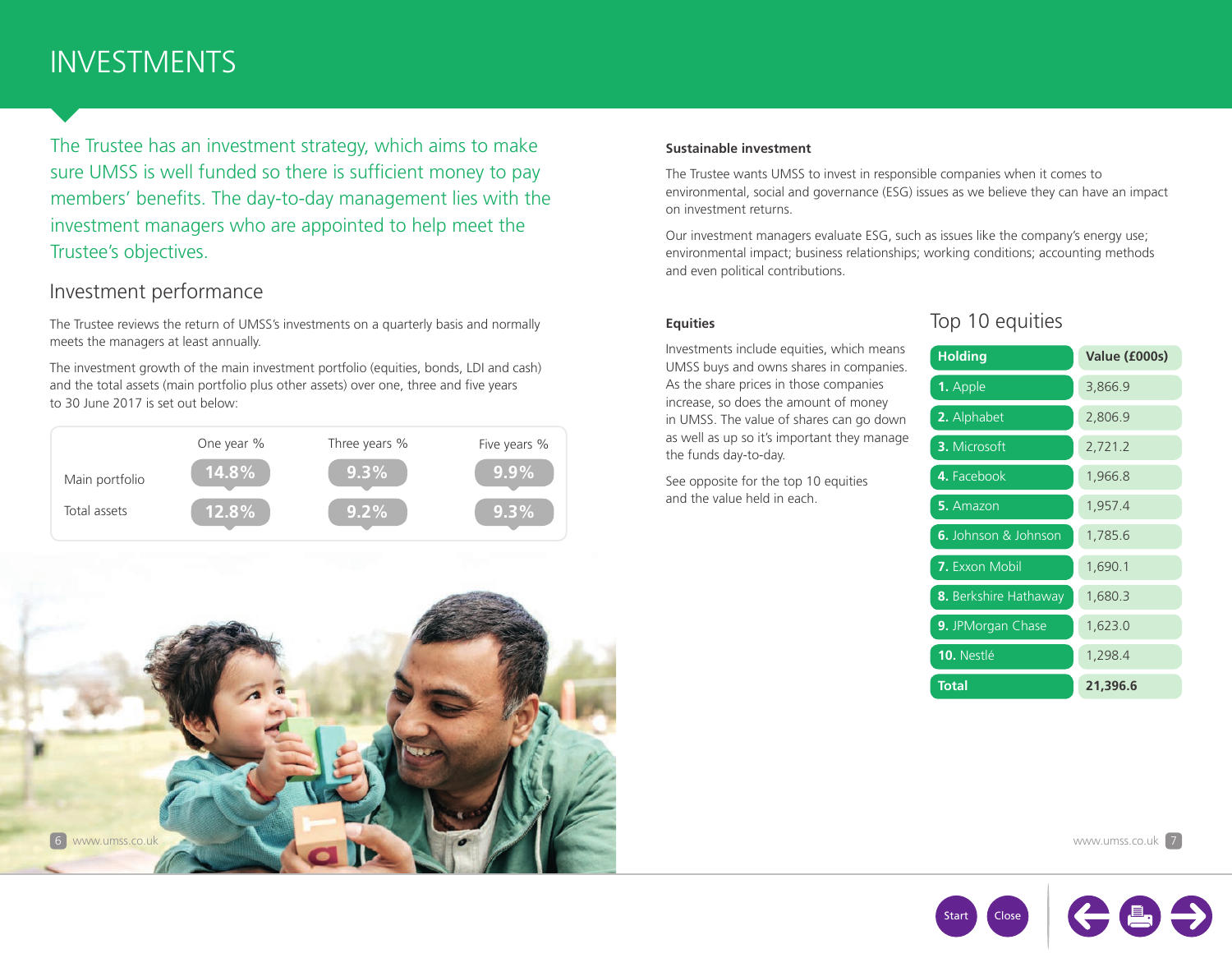## <span id="page-4-0"></span>VALUATION UPDATE

### Every three years, an actuary carries out a full 'financial health check' of UMSS, known as a formal actuarial valuation.

The latest valuation as at 31 July 2016 is now complete and over the next few pages, we outline the results and set out the measures that have been agreed to help UMSS achieve full funding in the future.

### How is UMSS's financial security measured?

UMSS's funding position is measured by calculating the difference between its assets (money UMSS has, for example in cash and investments) and its liabilities (money UMSS is going to need to pay out now and in the future to provide benefits to members).

The actuary assesses UMSS's assets by valuing them at their current market price, but estimates the liabilities by making assumptions about future life expectancy (how long members might live), inflation (as this affects pension increases) and investment returns.

It's worth noting that the funding position of UMSS is a snapshot at a given point in time. It's based on what is known now and assumptions about what might happen in the future (such as how long people will live, projected inflation rates, and estimated investment returns).

#### **Liabilities**

The estimated current cost of providing the benefits earned to date by active members and those who have left UMSS, together with the pension benefits already in payment.

#### **Assets**

The funds built up from monies invested, together with returns on UMSS's investments.

#### **Shortfall**

When there are not enough assets to cover liabilities.

#### **Wind up**

The closure of a scheme and the distribution of benefits.

### Valuation results – ongoing basis

Below are the results of the most recent actuarial valuation, compared with the previous valuation. The results show UMSS's funding level on an 'ongoing basis'. This assumes that UMSS will continue as it is now.

#### 31 July 2016



UMSS's funding position has reduced from 75% in 2013 to 71% in 2016. This is largely because there has been a fall in gilt yields on UK Government bonds. A fall in yields means that the estimated cost of providing benefits has increased.

#### **How will the shortfall be met?**

As at 31 July 2016, the shortfall was £207.4m. In order to meet the shortfall, a Recovery Plan has been agreed with the University. The Recovery Plan aims to make sure there is enough money in UMSS to pay for benefits now and in the future. The level of contributions will be reviewed at the next formal valuation.

8 www.umss.co.uk www.umss.co.uk 9

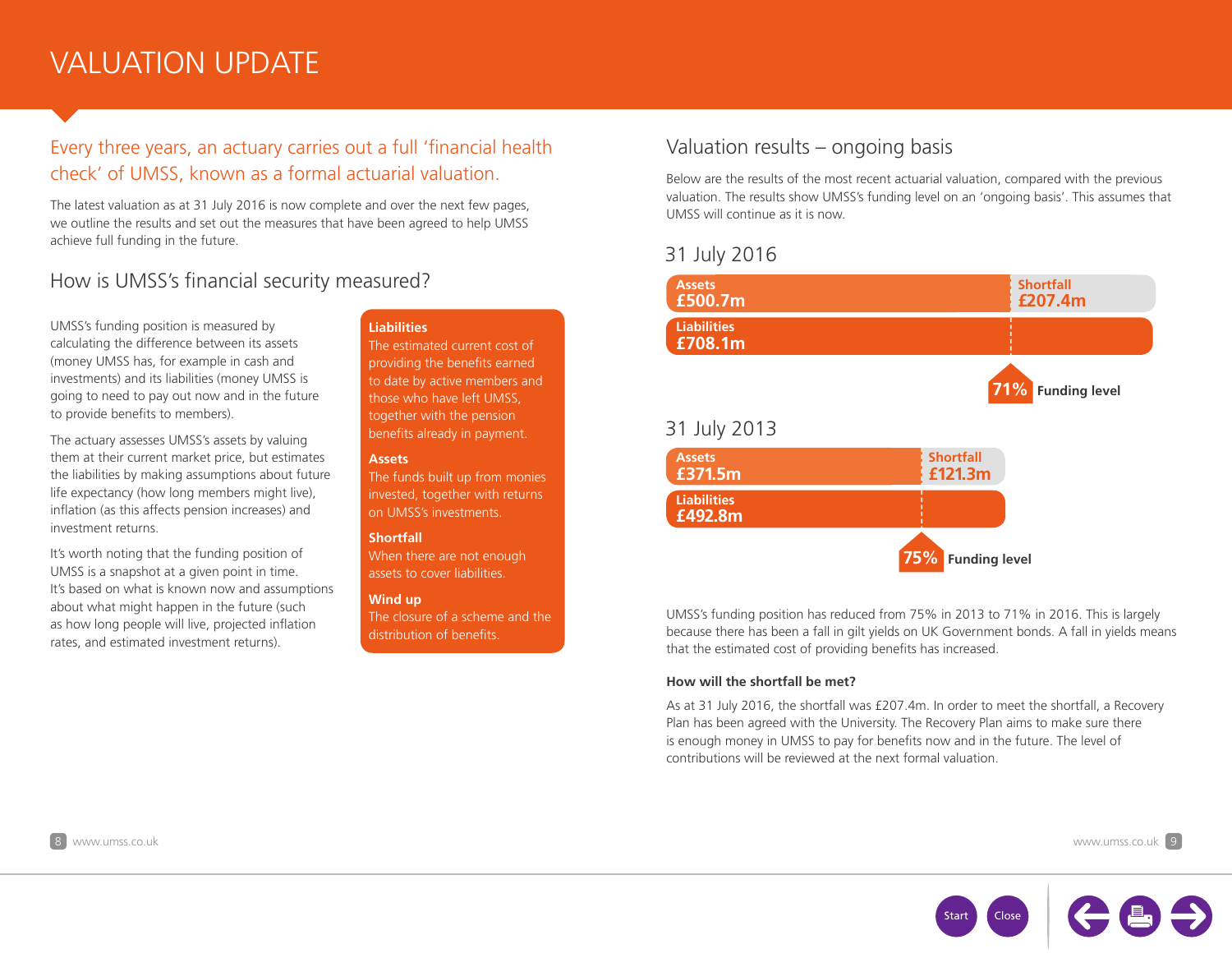## VALUATION UPDATE

#### **Shortfall contributions**

Under the Recovery Plan, the University agreed to make annual inflation linked payments which started at £6 million from 1 August 2017, aiming to eliminate the shortfall by 31 January 2035. We have considered the financial strength of the University in drawing up the Recovery Plan and concluded that a repayment period to 2035 is reasonable.

For further information, please see the Scheme Funding Report 2016, which is available at **www.umss.co.uk**

### The Pensions Regulator's Directions

We are required to tell you whether The Pensions Regulator has used its legal powers (provisions of the Pensions Act 2004) to make directions as to:

- Change the rate at which members earn benefits
- The way that the pension scheme values members' benefits
- Setting the future level of contributions
- A date when a shortfall has to be met

We can confirm that The Pensions Regulator has not used any of its powers in relation to UMSS.

#### **Is there anything else I need to know?**

Regulation also requires us to confirm if the University has taken any money out of UMSS. We can confirm that this has not occurred.



## What would happen if UMSS needed to wind up?

As part of the actuarial valuation, the actuary must assess UMSS's funding position if it were to wind up.

The valuation as at 31 July 2016 showed that if UMSS had wound up on that date UMSS's funding level would have been 44%, and the additional amount needed to secure members' benefits would have been £644.3 million.

The assessment assumes that, in the event of a wind up, members' benefits would be paid in full through an insurance policy. As insurers must take a cautious view of the future, the estimated money required to secure benefits through an insurance company is much more than is shown in the ongoing funding level.

The Government has set up the Pension Protection Fund (PPF) to help pension scheme members in the event of a wind up. If the University became insolvent and there were insufficient assets in UMSS to provide all benefits, the PPF might be able to take over UMSS and pay compensation to members. Further information and guidance is available on the PPF website at **www.pensionprotectionfund.org.uk**

It is a legal requirement to tell you this information and does not imply that the University has any intention to wind up UMSS.

### The importance of the University's support

Our objective is to have enough assets to pay pensions that have built up, both now and in the future. However, the success of the funding plan relies on the University continuing to support UMSS. We believe that the University will continue to exist and provide the financial support UMSS may need.

#### **Any questions?**

If you have any questions about this statement or would like further information, please contact the pensions team (details on the [back page\).](#page-8-0)



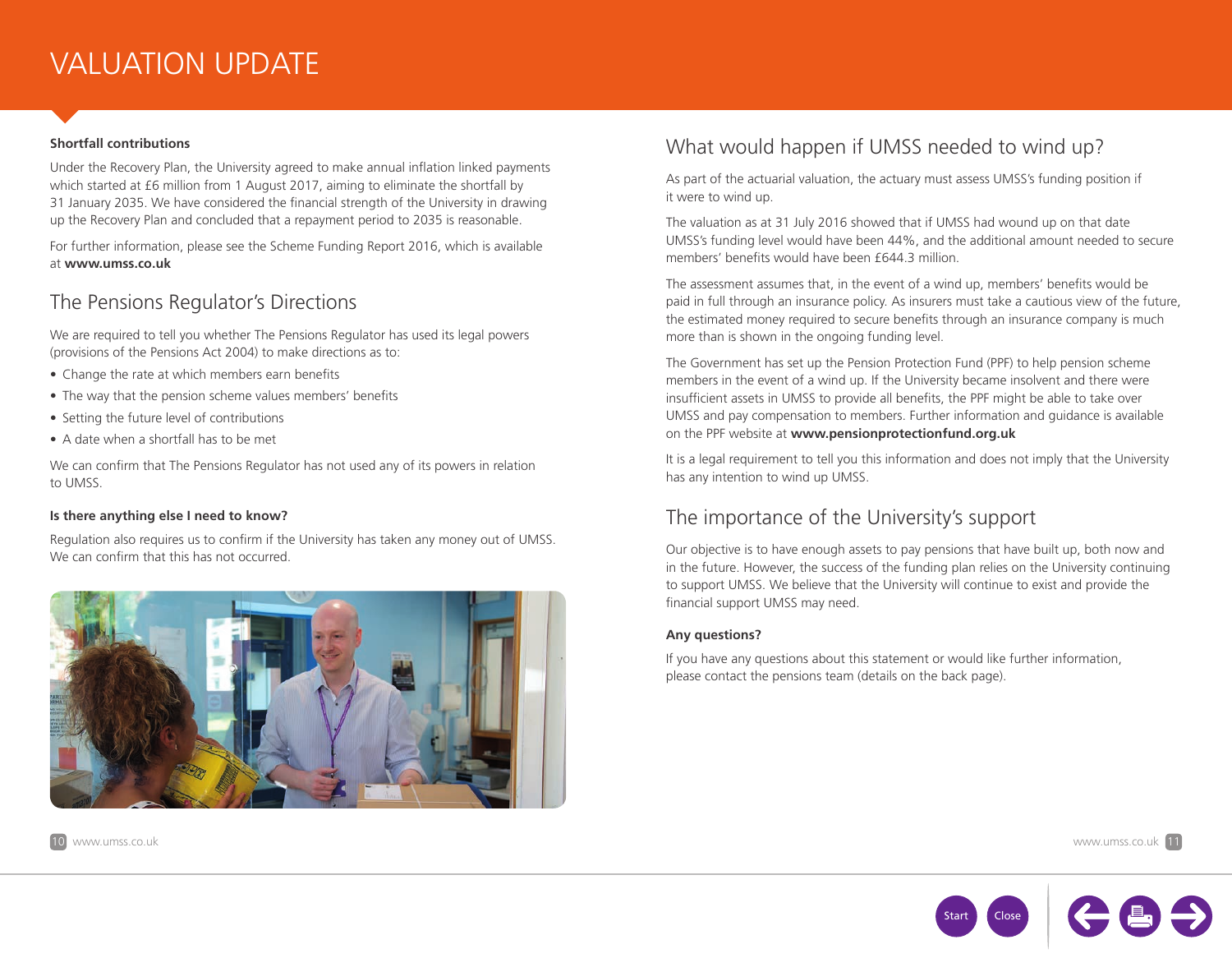## <span id="page-6-0"></span>WHAT'S NEW?

## Don't get stung

Pension scams are sadly still making headlines, with almost £200m stolen by investment scammers, according to the Times newspaper. Recent research by the Pensions and Lifetime Savings Association (PLSA) has also shown that even simple tricks are working in the scammers' favour.

#### **Tips to help you avoid being stung by scammers:**

- If you aren't expecting a message, don't respond to it, as it could be a scam;
- Don't give financial details over the phone;
- Only transfer benefits out of UMSS if you've spoken to a verified Independent Financial Adviser (IFA). To find an IFA in your local area, visit **www.unbiased.co.uk**;
- Use complicated passwords online and keep anti-virus software on your computer up to date.

For more information on scams, please visit **www.thepensionsregulator.gov.uk/pension-scams** 

"Only transfer benefits out of UMSS if you've spoken to a verified Independent Financial Adviser (IFA)."





## Looking after your data

The General Data Protection Regulation (GDPR) comes into force on 25 May 2018, replacing the Data Protection Act 1998. Although much remains the same, GDPR contains more specific requirements for the use of and protection of data.

Though it may sound complex, it's important to understand. Without the security of regulations to protect personal data, your personal details and pension could be at risk. This is why we're making sure that we comply with GDPR.

#### **What this means for you**

GDPR gives control of your personal data back to you. It means you can ask any company what information they hold about you. You can also ask them to amend or delete everything they have that identifies you.

"GDPR gives control of your personal data back to you. It means you can ask any company what information they hold about you."

#### **How we'll handle it**

We'll only collect and process data that we need to run UMSS – we don't, and won't, share personal data for marketing purposes.

We will be updating you separately with more information on GDPR as part of our compliance with the new rules and regulations. As we finalise our privacy and other policies, we'll also post them on the website.



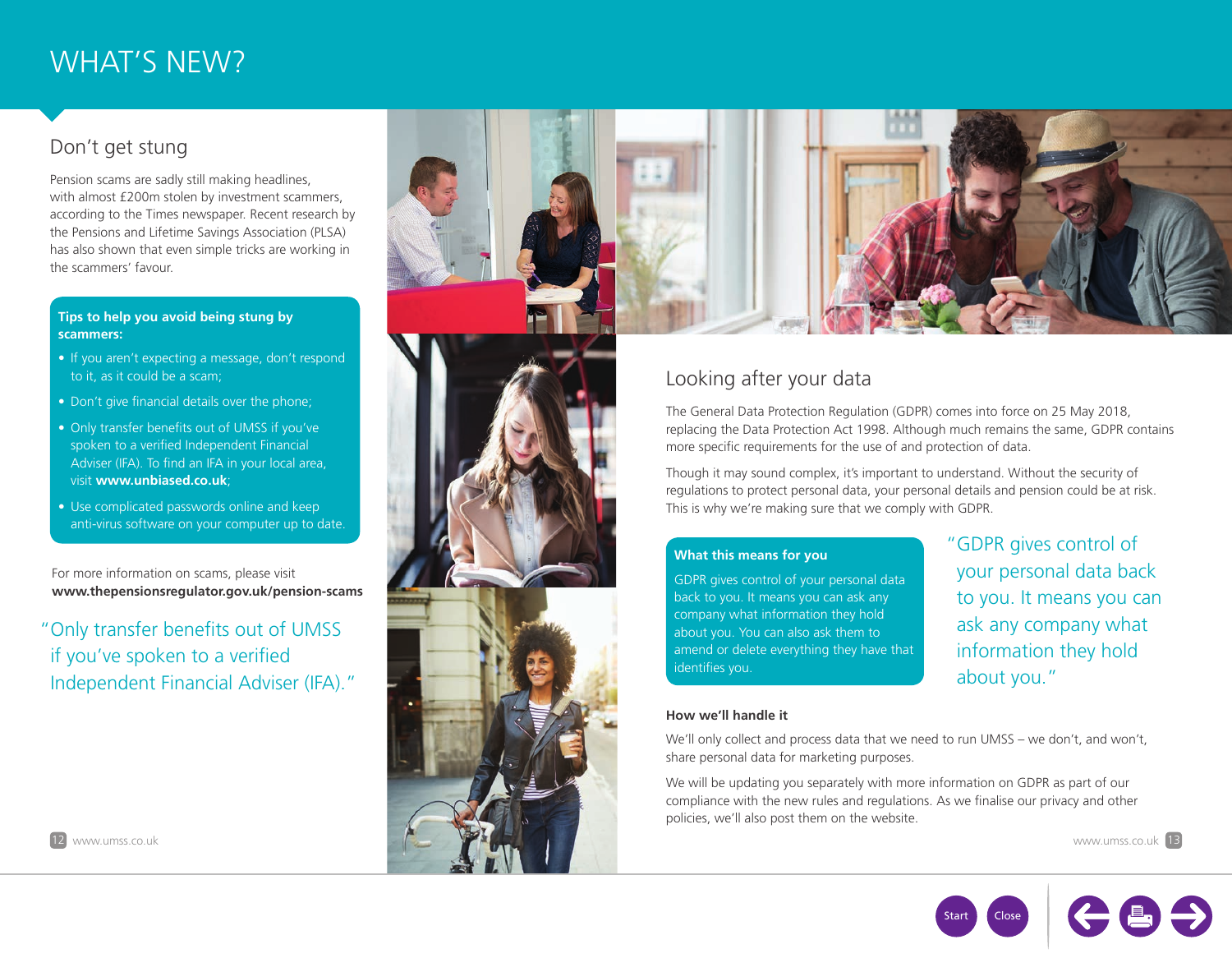## <span id="page-7-0"></span>WHO LOOKS AFTER UMSS?

## YOUR PENSIONS TEAM

## UMSS is managed by the Trustee Board. It's currently made up of nine directors - five are nominated by the University and four are elected by you, members of UMSS.

Our Member Nominated Directors are from each of the three main categories of staff: administrative, manual and technical employees; plus one pensioner member. They're elected for an initial term of three years.

#### Who's who?

#### **University Nominated Directors**











Jon Ferns (Chairman)

Simon Merrywest Clive Agnew Jane Shelton

Huw Peters

#### **Member Nominated Directors**





Bill Allan Peter Leigh Kristian Mark Mullin





McDermott

## The UMSS Pensions Team is responsible for the day-to-day management of UMSS.

The team is your first point of contact if you have any queries regarding UMSS. The team can't offer financial advice, but they can help with administration questions or UMSS queries.

#### **The members of the Pensions Team are:**

**Heather Mawson** Head of Pensions

**Alice Smart**  Pensions Administrator

**Simon Ogden** Pensions Assistant **Andy Taylor** Senior Pensions Assistant

**Karen Wright** IT Coordinator

**Anna Burns**  Clerical Assistant

## Keeping in touch

#### **Make sure your Nomination Form is up-to-date**

It's important to keep this updated so that in the event of your death we know who you would like to receive any lump sum death benefits. If you've received your pension for more than five years you don't need to update your form.

Visit **[www.umss.co.uk/documents](http://www.umss.co.uk/documents.html)** - select the forms tab, and then Nomination Form if you want to update it.

#### **Change of details**

We need to know if your details or circumstances change, such as your address, so we can keep you updated about your pension. Use the contact details on th[e back page](#page-8-0)  to let us know.